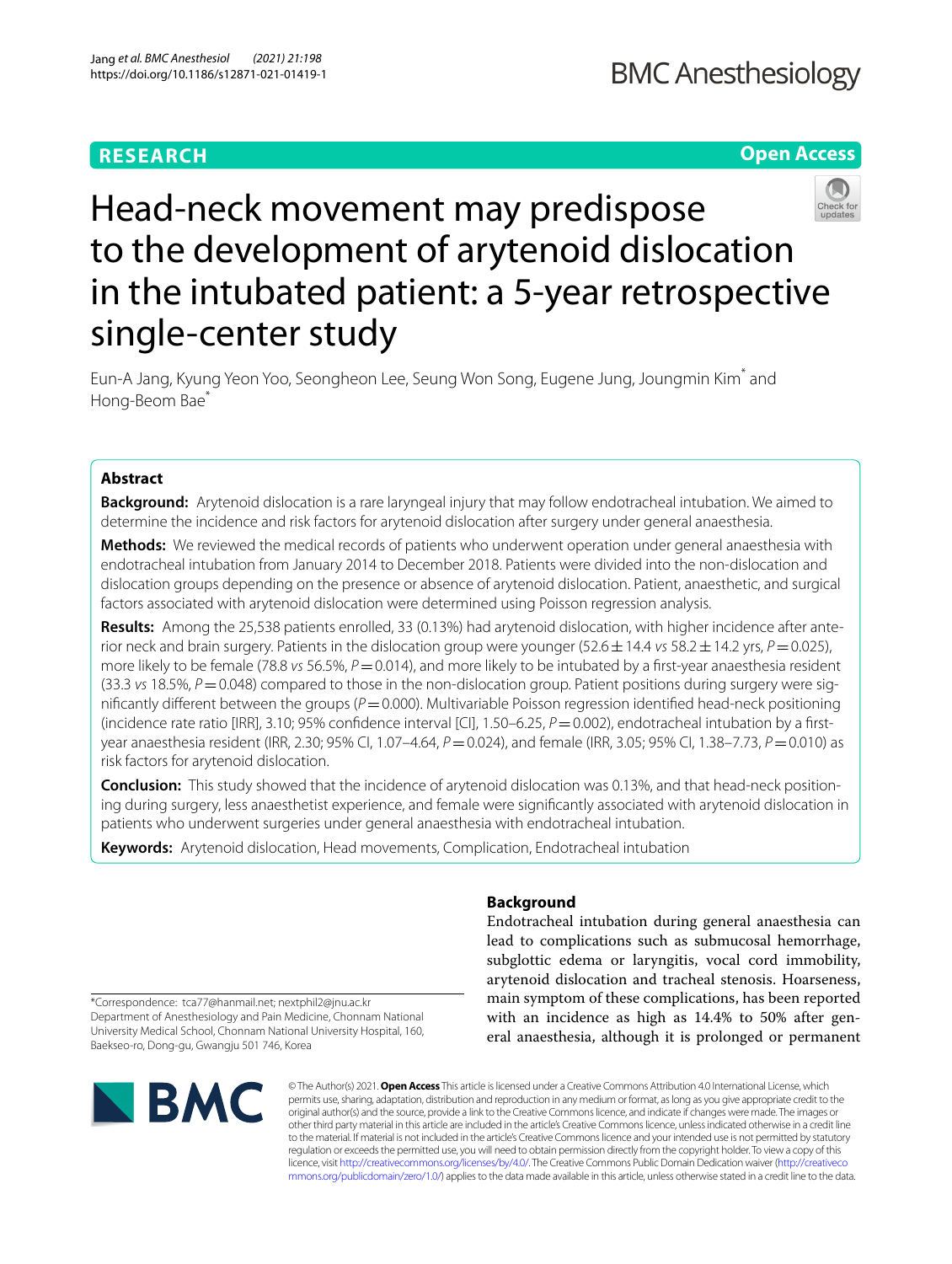in 1% of patients who undergo surgery under general anaesthesia [[1\]](#page-7-0). Among the complications, arytenoid dislocation (presenting as hoarseness, breathy voice, vocal fatigue, swallowing difficulty, and sore throat) is a very rare laryngeal injury, occurring in less than 0.1% of patients after general anaesthesia [[2,](#page-7-1) [3](#page-7-2)]. In clinical practice, the symptoms of arytenoid dislocation are, therefore, sometimes overlooked as a possible cause of postoperative hoarseness and dysphagia. Moreover, arytenoid dislocation is easily misdiagnosed as vocal fold paralysis, because this dislocation alters normal laryngeal function and impairs airway protection as well [\[3](#page-7-2), [4\]](#page-7-3).

Hoarseness following endotracheal intubation is temporary and improves within several days in most patients. In patients with persistent hoarseness, arytenoid dislocation should be considered. When this complication is early diagnosed and promptly treated, the prognosis is generally favorable [\[5](#page-7-4)]. However, arytenoid dislocation can afect patient satisfaction and activities of daily living, even after discharge from the hospital  $[3]$  $[3]$ . Therefore, anaesthetists are very concerned about the occurrence of this event [\[6](#page-7-5)]. Moreover, a delay in diagnosis and treatment can lead to progressive fbrosis of the cricoarytenoid joint and subsequent vocal fold immobility. As such, identifcation of the risk factors for this complication may reduce its occurrence by enabling clinicians to avoid its triggers.

Because of the apparent rarity of arytenoid dislocation, it has primarily been described in case reports; systematic investigations have been rare  $[2, 7-14]$  $[2, 7-14]$  $[2, 7-14]$ . Several risk factors for this complication have been reported, including the use of a lighted stylet [\[2](#page-7-1)], laryngeal mask airway, or double-lumen tube [[7\]](#page-7-6). Other factors include difficult intubation  $[2, 9, 12, 13]$  $[2, 9, 12, 13]$  $[2, 9, 12, 13]$  $[2, 9, 12, 13]$  $[2, 9, 12, 13]$  $[2, 9, 12, 13]$  $[2, 9, 12, 13]$  $[2, 9, 12, 13]$ , a cardiovascular operation  $[9]$  $[9]$ , high body mass index [\[11](#page-7-11), [13](#page-7-10)] and prolonged duration of operation [[10,](#page-7-12) [14](#page-7-7)]. However, there has been few systemic study regarding clinical risk factors that can predict the occurrence of arytenoid dislocation. This retrospective study was, therefore, aimed to determine the incidence of, and the patient, and anaesthetic and operative factors associated with arytenoid dislocation in patients who underwent surgery under general anaesthesia with endotracheal intubation.

## **Methods**

This retrospective study protocol was approved (approval no.: CNUHH-2019–021) by the Institutional Review Board of Chonnam National University Hwasun Hospital (322, Seoyang-ro, Hwasun-eup, Hwasun-gun, Jeollanamdo, Republic of Korea), and was registered at the Clinical Research Information Service of the Korea National Institute of Health (trial no.: KCT0003640, 19/03/2019), which belongs to the World Health Organization

Registry Network. The study protocol was performed in accordance with the Declaration of Helsinki and laws and regulations of the countries in which the clinical study was conducted, including data protection laws, the Clinical Investigation Agreement and the Clinical Investigation Plan. The requirement for written informed consent was waived by the review board because of the retrospective study design and lack of risk to patients. Data were manually retrieved and patients with a recorded diagnosis of arytenoid dislocation were identifed retrospectively from the Chonnam National University Hwasun Hospital's electronic medical record system. All available information about the patients was then entered into the study database using Microsoft Excel (Microsoft, NY, USA).

Patients 19-yr of age or older, who underwent surgery under general anaesthesia with endotracheal intubation from January 1, 2014 to December 31, 2018 were included. Patients were excluded from the analysis if they were younger than 18-yr of age, had undergone an emergency operation, tracheostomy, supraglottic airway device insertion, or double-lumen-endotracheal intubation. Patients were also excluded if their trachea was already intubated, or if they had any missing medical data needed for this study. Supraglottic airway devices, because they do not sit in the ideal position in the larynx [\[15\]](#page-7-13), can also cause trauma to the airway. However, we excluded the patients with those devices insertion because the reported incidence is less than that caused by endotracheal tubes [[16\]](#page-7-14). We also excluded the patients with double-lumen intubation because the size of double-lumen tube is much bigger than that of single one and thus the frequency of arytenoid dislocation may differ between the two tubes [\[7](#page-7-6)]. For all included patients with arytenoid dislocation, the occurrence of this complication had been confrmed by an otolaryngologist at the Department of Otorhinolaryngology-Head and Neck Surgery in our hospital, using a combination of fberoptic laryngoscopy, computed tomography, and/or electromyography, at the time of consultation or referral, with postoperative hoarseness as the main symptom.

To identify risk factors for arytenoid dislocation, data on patient characteristics, anaesthetic factors, and surgical factors were collected. Patient characteristics included age, sex, body weight, height, body mass index, American Society of Anaesthesiologists physical status classifcation, and a short neck or limited mouth opening. Short neck and limited mouth opening are routinely assessed in our hospital; thus, this information is available in perioperative medical records. Limited mouth opening was defned as a mouth opening restriction of less than two fnger breadths. Anaesthetic factors included Cormack grade, number of intubation attempts, size of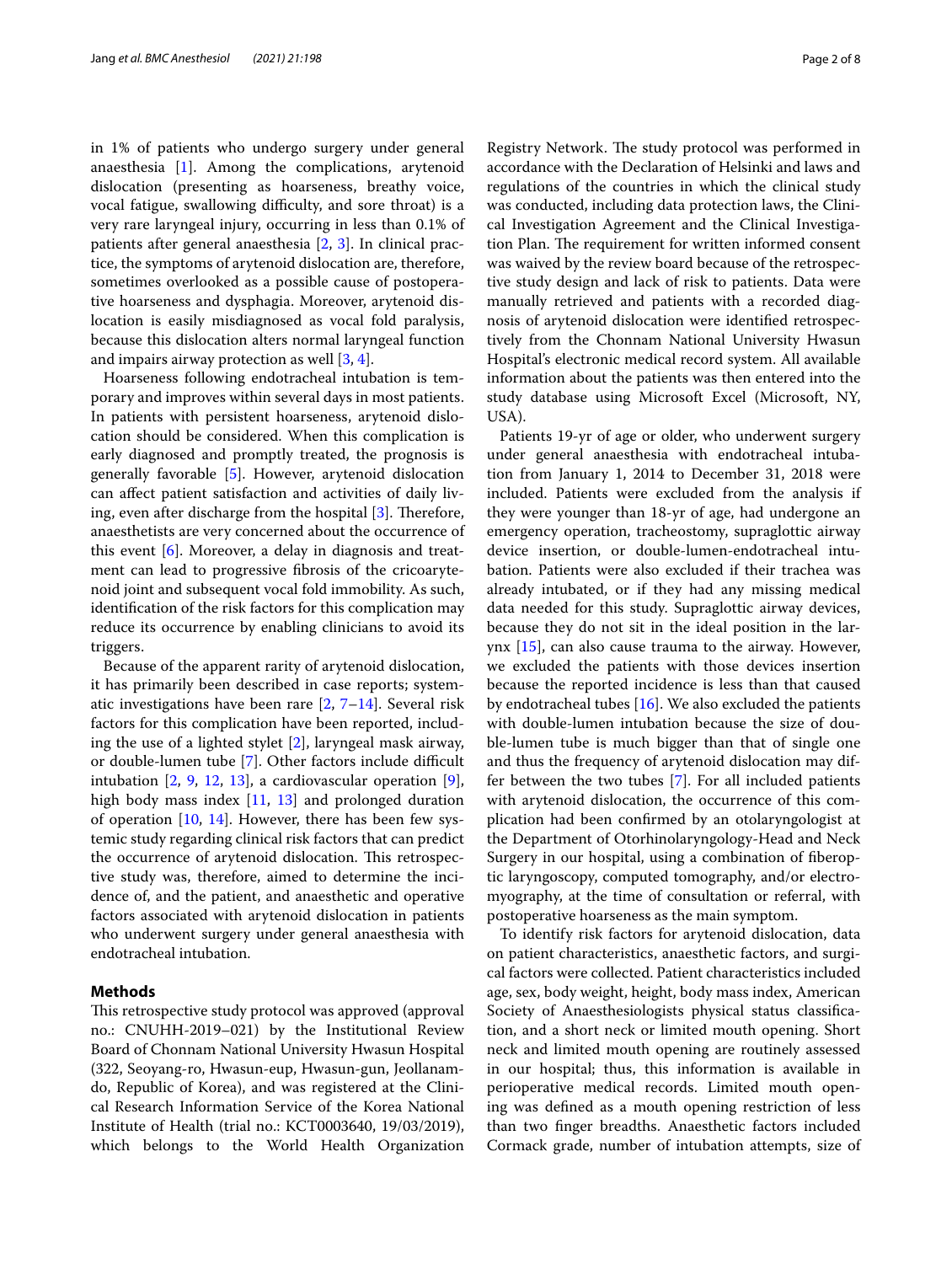endotracheal tube, the use of intubating tools, a stylet, an esophageal stethoscope, or the backward-upward-rightward pressure (BURP) maneuver, presence or absence of neuromuscular monitoring device, and degree of skills of anaesthetist (i.e., resident in year 1–4 of anaesthesia training, or an attending anaesthetist). Anaesthetists start to assess the degree of muscle paralysis immediately after induction of general anaesthesia, and intubate the patients about 90 s after administration of recuronium when train of four ratio reach zero. We routinely record the number of attempts at intubation, in the anaesthetic records.

Surgical factors included the position of intubated patients during surgery, especially in relation to headneck movement (i.e., extension, fexion, or rotation). Other surgical factors included the duration of surgery and use of pneumoperitoneum. The position of the endotracheal tube has been reported to change signifcantly, with head-neck movement [[17\]](#page-7-15), as well as both with pneumoperitoneum alone and pneumoperitoneum with Trendelenburg positioning [[18\]](#page-7-16). Meanwhile, movement of the tube and cuf in the trachea during surgery is known to increase the risk of postoperative throat complaints  $[19]$  $[19]$ . Thus, we determined whether the movement of the endotracheal tube is related to an injury to cricoarytenoid joint during the surgery. The primary outcomes were the incidence and risk factors for arytenoid dislocation after endotracheal intubation, with the aim to provide a basis for identifcation of high-risk patients and for further development and refnement of prediction models.

#### **Statistical analysis**

Continuous data are presented as means±standard deviation for normally distributed data and medians (interquartile range) for non-normally distributed data, and were compared using the unpaired Student's t-test or Wilcoxon rank-sum test, as appropriate. The normality of the data was verifed using the Shapiro–Wilk test. Categorical variables are presented as numbers (%), and were compared using Pearson's  $\chi^2$  or Fisher's exact test. Multivariable Poisson regression, which is suitable for modeling rare event data, was performed to determine the risk factors for arytenoid dislocation. First, univariable Poisson regression was performed to identify candidate variables  $(P<0.2)$  for inclusion in the multivariable model. Variables were selected for forward and backward stepwise regression analyses based on the Akaike information criterion. Incidence rate ratios (IRRs) with 95% confdence intervals (CIs) were estimated according to the exponential of the regression coefficient for each variable. *P*<0.05 was considered statistically significant;

<span id="page-2-0"></span>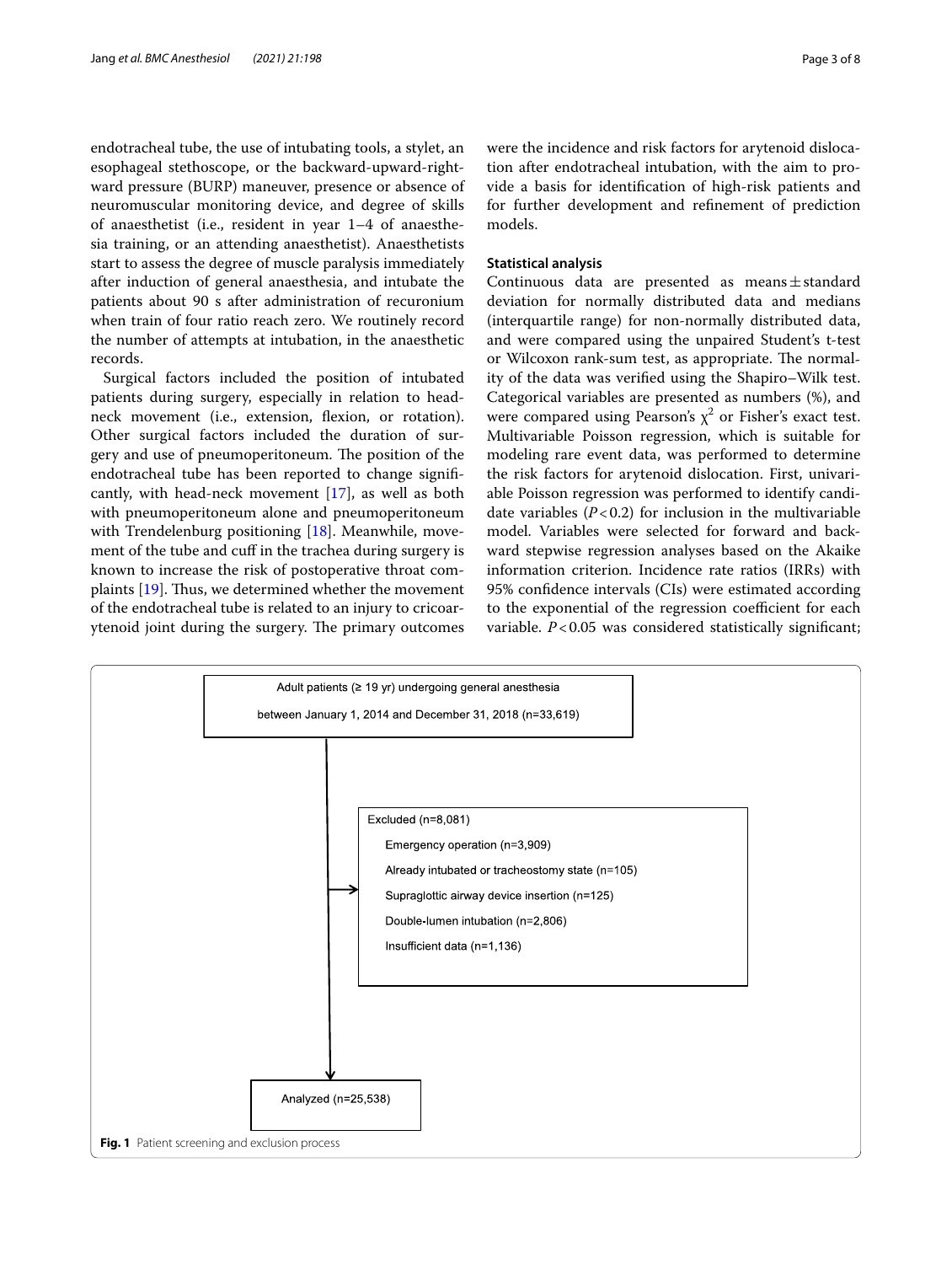all tests were two-sided. The statistical analysis was performed using R software (version 3.6.0; R Foundation for Statistical Computing, Vienna, Austria).

# **Results**

Of the 33,619 patients initially enrolled during the study period, 8,081 were excluded because they had undergone emergency operations (*n*=3,909), were already intubated or had a tracheostomy (*n*=105), underwent an operation using a supraglottic airway device  $(n=125)$ , underwent double-lumen intubation  $(n=2,806)$ , or had insufficient data  $(n=1,136)$  (Fig. [1\)](#page-2-0). The remaining 25,538 patients were included in the fnal analyses; of which 33 (26 women and 7 men; 0.12%) experienced arytenoid dislocation.

Demographic characteristics at baseline were comparable between the non-dislocation and dislocation groups, except that the patients in the latter group were younger  $(52.6 \pm 14.4 \text{ vs } 58.2 \pm 14.2 \text{ yrs}, P=0.025)$  and more likely to be female (78.8 *vs* 56.5%, *P*=0.014) (Table [1\)](#page-3-0). Table [2](#page-3-1) shows the anaesthesia-related characteristics: the incidence of intubation performed by a frst-year anaesthesia resident was higher in the dislocation group than in the non-dislocation group (33.3 *vs* 18.5%, *P*=0.048). In addition, positions during surgery were signifcantly diferent between the groups  $(P<0.0001)$  (Table [3](#page-4-0)). Table [4](#page-5-0) shows the results of univariable Poisson regression to determine potential risk factors for arytenoid dislocation. All variables with *P*<0.2 in univariable regression were included in the multivariable Poisson regression analysis. In multivariate analysis, positions involving head-neck movement during surgery in intubated patients (IRR, 3.10; 95% CI, 1.50–6.25, *P*=0.002), tracheal intubation by a frst-year anaesthesia resident (IRR, 2.30; 95% CI, 1.07– 4.64, *P*=0.024) and female gender (IRR, 3.05; 95% CI, **Table 1** Patient Characteristics

<span id="page-3-0"></span>

| Variable                            | Non-<br>dislocation<br>$(n=25,505)$ |            | <b>Dislocation</b><br>$(n=33)$ |            | P-value |  |
|-------------------------------------|-------------------------------------|------------|--------------------------------|------------|---------|--|
| Age, yrs                            | 58.2                                | ±14.2      | 52.6                           | $+14.4$    | 0.025   |  |
| Female, gender                      | 14,288                              | (56.5%)    | 26                             | (78.8%)    | 0.014   |  |
| ASA physical status                 |                                     |            |                                |            |         |  |
|                                     | 6587                                | (25.8%)    | 14                             | $(42.4\%)$ | 0.170   |  |
| $\mathsf{I}$                        | 16,009                              | $(62.8\%)$ | 17                             | (51.5%)    |         |  |
| Ш                                   | 2845                                | (11.2%)    | 2                              | $(6.1\%)$  |         |  |
| IV                                  | 64                                  | $(0.3\%)$  | $\Omega$                       | $(0\%)$    |         |  |
| Height, cm                          | 161.1                               | $\pm 8.6$  | 160.5                          | ±9.0       | 0.663   |  |
| Body weight, kg                     | 62.4                                | ±11.5      | 62.7                           | ± 12.3     | 0.914   |  |
| Body mass index, kg m <sup>-2</sup> | 24.0                                | ±3.6       | 24.2                           | ± 3.4      | 0.781   |  |
| Short neck                          | 152                                 | $(0.6\%)$  | 0                              | $(0\%)$    | 1.000   |  |
| Mouth opening limitation            | 101                                 | $(0.4\%)$  | 0                              | $(0\%)$    | 1.000   |  |

Values are presented as mean±SD or number (%). *ASA* American Society of Anesthesiologists

<span id="page-3-1"></span>**Table 2** Anesthetic factors associated with arytenoid dislocation

| Variable                                                | Non-<br>dislocation<br>$(n=25,505)$ |            | <b>Dislocation</b><br>$(n=33)$ |             | P-value |
|---------------------------------------------------------|-------------------------------------|------------|--------------------------------|-------------|---------|
| Cormack Lehane grade                                    |                                     |            |                                |             | 0.462   |
| 1                                                       | 18,832                              | $(73.8\%)$ | 28                             | $(84.8\%)$  |         |
| $\overline{2}$                                          | 5684                                | (22.3%)    | 5                              | $(15.2\%)$  |         |
| 3                                                       | 973                                 | $(3.8\%)$  | $\Omega$                       | $(0\%)$     |         |
| $\overline{4}$                                          | 16                                  | $(0.1\%)$  | 0                              | $(0\%)$     |         |
| Number of intubation<br>attempts                        |                                     |            |                                |             | 0.999   |
| 1                                                       | 24,794                              | (97.2%)    | 32                             | $(97.0\%)$  |         |
| $\overline{\mathcal{L}}$                                | 697                                 | (2.7%)     | 1                              | $(3.0\%)$   |         |
| 3                                                       | 13                                  | $(0.1\%)$  | 0                              | $(0\%)$     |         |
| $\overline{4}$                                          | 1                                   | (0% )      | $\Omega$                       | $(0\%)$     |         |
| Stylet use                                              | 939                                 | (3.7%)     | 1                              | $(3.0\%)$   | 1.000   |
| <b>BURP</b> maneuver                                    | 2445                                | $(9.6\%)$  | 1                              | $(3.0\%)$   | 0.326   |
| Tracheal intubation tool                                |                                     |            |                                |             |         |
| Conventional laryngo-<br>scope                          | 25,077                              | (98.3%)    | 33                             | $(100.0\%)$ | 0.967   |
| Video-laryngoscope                                      | 327                                 | (1.3%)     | $\Omega$                       | $(0\%)$     |         |
| Lightwand                                               | 83                                  | (0.3%)     | $\Omega$                       | $(0\%)$     |         |
| Fiberoptic laryngoscope                                 | 18                                  | $(0\%)$    | 0                              | $(0\%)$     |         |
| Endotracheal tube bal-<br>looning                       | 25,413                              | $(99.6\%)$ | 33                             | $(100\%)$   | 1.000   |
| Esophageal stethoscope                                  | 23,686                              | $(92.9\%)$ | 30                             | $(90.9\%)$  | 0.921   |
| Neuromuscular monitoring                                | 9531                                | (37.4%)    | 8                              | (24.2%)     | 0.169   |
| Armoured tube                                           | 193                                 | (0.8%)     | 1                              | $(3.0\%)$   | 0.617   |
| Endotracheal tube size (ID,<br>mm)                      |                                     |            |                                |             | 0.237   |
| <6                                                      | 14                                  | $(0\%)$    | 0                              | $(0\%)$     |         |
| 6                                                       | 202                                 | $(0.8\%)$  | 1                              | $(3.0\%)$   |         |
| 6.5                                                     | 260                                 | $(1.0\%)$  | 1                              | $(3.0\%)$   |         |
| 7                                                       | 14,526                              | (57.0%)    | 26                             | (78.8%)     |         |
| 7.5                                                     | 66                                  | (0.3%)     | 0                              | $(0\%)$     |         |
| 8                                                       | 10,434                              | (40.9%     | 5                              | $(15.2\%)$  |         |
| 8.5                                                     | $\overline{2}$                      | $(0\%)$    | 0                              | $(0\%)$     |         |
| 9                                                       | 1                                   | (0% )      | 0                              | $(0\%)$     |         |
| Tracheal intubation by 1st-<br>yr anaesthesia residents | 4707                                | (18.5%)    | 11                             | (33.3%)     | 0.048   |

Data are presented as number (%). *ID* internal diameter, *BURP* backward upward rightward pressure

1.38–7.73,  $P = 0.010$ ) remained significant for increasing the risk of arytenoid dislocation (Table [5\)](#page-6-0).

# **Discussion**

In a single-center retrospective study conducted over a 5-year period, 33 (0.12%) of 25,538 patients who underwent surgery under general anesthesia with endotracheal intubation experienced arytenoid dislocation. Headneck positioning of intubated patients during surgery, less anesthesiologist experience, and female gender were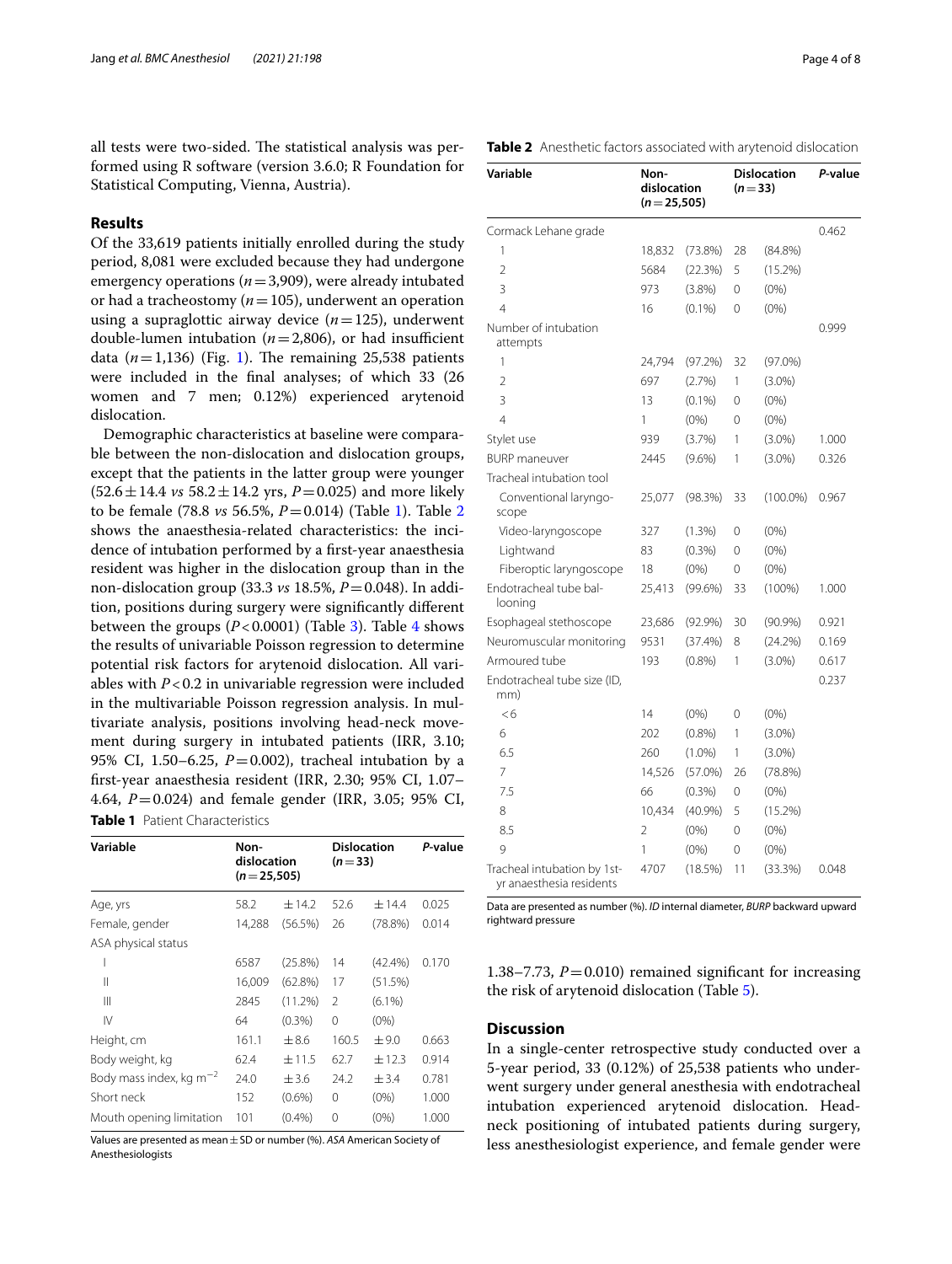| Variable                               |        | Non-dislocation ( $n = 25,505$ ) |              | Dislocation ( $n = 33$ ) |       |
|----------------------------------------|--------|----------------------------------|--------------|--------------------------|-------|
| Duration of surgery, min               | 145.0  | $(105.0 - 210.0)$                | 150.0        | $(105.0 - 255.0)$        | 0.153 |
| Pneumoperitoneum                       | 8171   | $(32.0\%)$                       | 6            | $(18.2\%)$               | 0.129 |
| Patient position during surgery        |        |                                  |              |                          | 0.000 |
| Supine without neck movement           | 18.423 | (72.2%)                          | 15           | $(45.4\%)$               |       |
| Prone without neck movement            | 359    | $(1.4\%)$                        | 0            | $(0\%)$                  |       |
| Lateral without neck movement          | 1598   | $(6.3\%)$                        |              | $(3.0\%)$                |       |
| Supine with neck extension             | 4621   | $(18.1\%)$                       | 9            | (27.3%)                  |       |
| Supine with neck flexion               | 124    | $(0.5\%)$                        | $\mathbf{0}$ | $(0\%)$                  |       |
| Supine with neck rotation              | 280    | $(1.1\%)$                        |              | $(6.0\%)$                |       |
| Lateral with neck flexion and rotation | 100    | (0.4% )                          | 6            | $(18.1\%)$               |       |

<span id="page-4-0"></span>**Table 3** Surgical factors associated with arytenoid dislocation

Data are presented as median (interquartile range) or number (%)

signifcantly associated with increased incidence of arytenoid dislocation after general anesthesia.

The reported incidence of arytenoid dislocation varies widely among studies from  $0.01\%$  [\[11](#page-7-11)] to  $0.1\%$  [\[3](#page-7-2), [19\]](#page-7-17). The incidence of this complication in our study  $(-0.13\%)$  is consistent with rates  $(0.1\%)$  reported by other researchers [\[3,](#page-7-2) [19\]](#page-7-17). Some patients with arytenoid dislocation might not have been referred to an otolaryngologist, instead recovering spontaneously without any manipulation. In addition, arytenoid dislocation is frequently misdiagnosed as recurrent laryngeal nerve paralysis [[3,](#page-7-2) [4\]](#page-7-3). Moreover, the incidence of arytenoid dislocation may difer greatly among the type of surgery; it may be higher after bariatric/metabolic surgery with orogastric tube insertion  $(0.8\%)$  [\[13\]](#page-7-10), or in patients undergoing thyroid surgery (0.29%) as observed in the current study. These factors may explain why the incidence of arytenoid dislocation difers greatly among studies.

The mechanisms underlying arytenoid dislocation following intubation have not yet been determined, although the event is regarded as a type of intubation trauma. Paulsen et al. [\[20](#page-7-18)] attempted to replicate arytenoid dislocation in cadaveric larynges using tracheal intubation, extubation, and manual manipulation. However, the replication failed and it was thus concluded that arytenoid dislocation did not occur as a result of tracheal intubation alone. Moreover, Friedman et al. [[21](#page-7-19)] evaluated the likelihood of arytenoid dislocation based on the force applied during tracheal intubation in cadaveric human larynges. However, they also failed to replicate arytenoid dislocation, even at maximum force, and concluded similarly that force applied during tracheal intubation was unlikely to cause this complication. These two studies raise questions regarding how arytenoid cartilage is dislocated due to intubation (or some other cause). Here, we evaluated demographic, anaesthetic, and surgical characteristics as potential risk factors for arytenoid dislocation.

Patients involving head-neck positioning during surgery had a signifcantly greater risk for arytenoid dislocation in the current study  $(IRR = 3.10, P = 0.002)$ . It has been reported that the tip of the tube in the trachea is displaced up to a median of 5.0 cm (range: 3.5–7.0 cm) with head-neck movement  $[17]$  $[17]$ , and that displacement of the tube in the trachea during surgery increases the risk of postoperative throat complaints [[19](#page-7-17), [22](#page-7-20)]. Moreover, anteromedial dislocation has been suggested to occur during intubation due to snagging of the arytenoid cartilage by the laryngoscope, tracheal tube, or stylet. Posterolateral dislocation has been proposed to occur during extubation with an incompletely deflated tracheal cuff [[23\]](#page-7-21). Overall, it is suggested that up and down displacement of the cufed tracheal tube, along with head positioning, may have caused inadvertent trauma to the cricoarytenoid joint, leading to arytenoid dislocation. Another explanation includes that the displaced cufed tracheal tube or the convex curvature of the tracheal tube may have exerted prolonged pressure against the arytenoid cartilage and thereby inadvertently dislocated it during surgery. This speculation is supported by the fndings that an endotracheal tube exerts pressure often in excess of 200 mmHg in the region of the arytenoid cartilage when the tube is left in situ in dogs  $[24]$  $[24]$ , and that prolonged duration of anaesthesia is a signifcant risk factor for the occurrence of arytenoid dislocation [\[10](#page-7-12), [14](#page-7-7)].

It is noteworthy that, as well as intubation/extubation itself, head-neck movement is causally related to arytenoid dislocation in intubated patients during surgery. To the best of our knowledge, this is the frst report to suggest head-neck positioning as a risk factor for arytenoid dislocation during surgery. Indeed, head movement in tracheally intubated patients is a prerequisite for better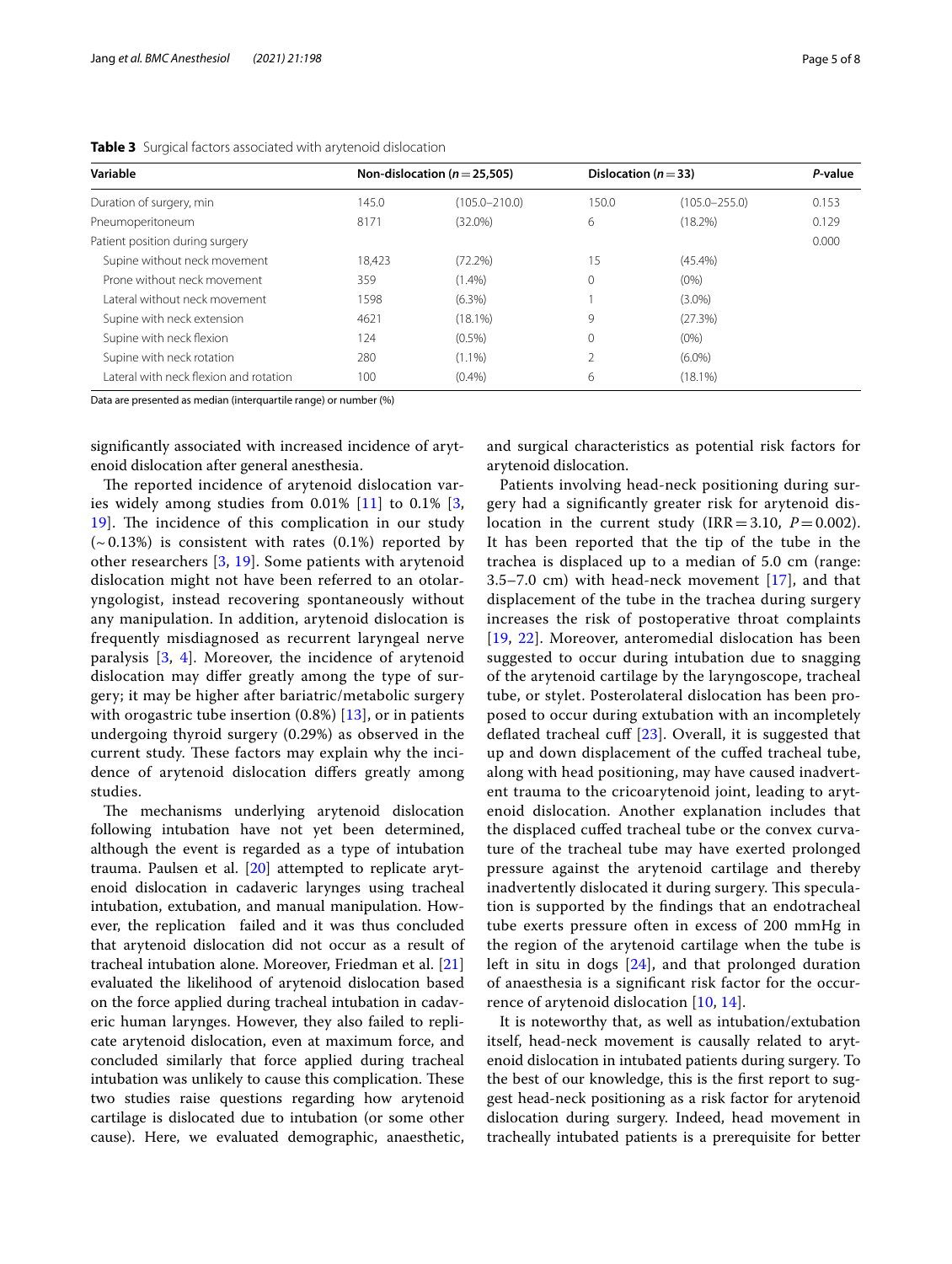| Variable                                                                                                     | IRR    | 95% CI          | P-value |
|--------------------------------------------------------------------------------------------------------------|--------|-----------------|---------|
| Patient characteristic                                                                                       |        |                 |         |
| Age                                                                                                          | 0.974  | $0.951 - 0.997$ | 0.026   |
| Gender                                                                                                       |        |                 |         |
| Male                                                                                                         | 1.0    |                 |         |
| Female                                                                                                       | 2.912  | 1.335-7.280     | 0.012   |
| ASA physical status                                                                                          |        |                 |         |
| ı                                                                                                            | 1.0    |                 |         |
| $\mathsf{II}$                                                                                                | 0.500  | $0.247 - 1.031$ | 0.055   |
| Ш                                                                                                            | 0.331  | $0.052 - 1.185$ | 0.144   |
| $\mathsf{IV}$                                                                                                | 0.000  | $0.000 - 0.000$ | 0.986   |
| Height                                                                                                       | 0.991  | $0.952 - 1.032$ | 0.664   |
| Body weight                                                                                                  | 1.002  | $0.972 - 1.030$ | 0.914   |
| Body mass index                                                                                              | 1.013  | $0.921 - 1.107$ | 0.781   |
| Short neck                                                                                                   | 0.000  |                 | 0.987   |
| Mouth opening limitation                                                                                     | 0.000  |                 | 0.984   |
| Anaesthetic factor                                                                                           |        |                 |         |
| Cormack Lehane grade                                                                                         |        |                 |         |
| 1                                                                                                            | 1.0    |                 |         |
| $\overline{\phantom{a}}$                                                                                     | 0.592  |                 | 0.280   |
| 3                                                                                                            | 0.000  |                 | 0.986   |
| $\overline{4}$                                                                                               | 0.000  |                 | 0.998   |
| Number of intubation attempts                                                                                |        |                 |         |
| 1                                                                                                            | 1.0    |                 |         |
| $\overline{\phantom{a}}$                                                                                     | 1.111  |                 | 0.917   |
| 3                                                                                                            | 0.000  |                 | 0.987   |
| 4                                                                                                            | 0.000  |                 | 0.996   |
| Endotracheal tube ballooning                                                                                 | 1.1525 | $0.046 - 3.796$ | 0.984   |
| Stylet use                                                                                                   | 0.818  | $0.017 - 1.370$ | 0.843   |
| <b>BURP</b> maneuver                                                                                         | 0.295  |                 | 0.229   |
| Tracheal intubation tool                                                                                     |        |                 |         |
| Conventional laryngoscope                                                                                    | 1.0    |                 |         |
| Video-laryngoscope                                                                                           | 0.000  |                 | 0.987   |
| Lightwand                                                                                                    | 0.000  |                 | 0.998   |
| Fiberoptic laryngoscopy                                                                                      | 0.000  |                 | 0.998   |
| Esophageal stethoscope                                                                                       | 0.768  | 0.274-3.205     | 0.663   |
| Monitoring of neuromuscular<br>blockade                                                                      | 0.537  | $0.227 - 1.139$ | 0.126   |
| Armoured tube                                                                                                | 4.082  | 0.229-18.953    | 0.166   |
| Tracheal intubation by 1 <sup>st</sup> -yr anesthesia<br>resident (vs higher than 1st resident<br>and staff) | 2.206  | 1.030-4.454     | 0.032   |
| Surgical factor                                                                                              |        |                 |         |
| Duration of surgery (min)                                                                                    |        |                 |         |
| < 120                                                                                                        | 1.0    |                 |         |
| 120-240                                                                                                      | 1.129  | 0.503-2.689     | 0.773   |
| >240                                                                                                         | 1.674  | 0.654-4.288     | 0.274   |
| Pneumoperitoneum                                                                                             | 0.472  | $0.176 - 1.067$ | 0.096   |
| <sup>a</sup> Positions with head-neck move-<br>ment (vs positions without head-neck<br>movement)             | 2.925  | 1.439-5.803     | 0.002   |

<span id="page-5-0"></span>**Table 4** Univariable Poisson regression of factors associated with arytenoid dislocation

#### **Table 4** (continued)

a Head-neck movement includes extension, flexion, rotation, and flexionrotation. *ASA* American Society of Anesthesiologists, *BURP* backward upward rightward pressure, *IRR* incidence rate ratio, *CI* confdence interval

surgical exposure in specifc type of surgeries (e.g., anterior neck surgery or tracheal resection). In the current study, 17 (51.5%) of 33 patients experienced arytenoid dislocation while the neck was extended  $(n=9; 27.3\%)$ , flexed with rotation ( $n=6$ ; 18.2%), or rotated ( $n=2$ ; 6.1%) during head and neck surgery. This may explain why arytenoid dislocation occurs in some patients despite uneventful endotracheal intubation under optimal intubation conditions  $[8]$  $[8]$ . Thus, it appears necessary to properly reassess the tube positioning, along with headneck movement, and to avoid applying unnecessary pressure to the cuff by measuring the pressure immediately after intubation and regularly during prolonged intubation, or incomplete defation thereof, before extubation.

Our study also demonstrated that intubation by a frstyear anaesthesia resident was an independent risk factor for arytenoid dislocation, suggesting that the technical skills of the operator performing endotracheal intubation are important. This result is not surprising, because arytenoid dislocation is proposed to result from inadvertent trauma to the cricoarytenoid joint during insertion of airway tools into the larynx [[25\]](#page-7-24). It has been reported that year of residency training is signifcantly associated with multiple tracheal intubation attempts leading to severe airway complications [[26](#page-7-25), [27](#page-7-26)]. In addition, considerable experience is required before a trainee becomes profcient in direct laryngoscopic tracheal intubation [ $28$ ]. Thus, considerable operator experience and supervision by an attending anaesthetist [[29\]](#page-7-28) appear necessary to avoid arytenoid dislocation.

The finding that female patients (*vs* male patients) were almost three times as likely to develop arytenoid dislocation (IRR = 3.05,  $P = 0.010$ ) is puzzling, because in a few previous studies gender was not associated with arytenoid dislocation [\[9](#page-7-8), [11,](#page-7-11) [13\]](#page-7-10) Postoperative sore throat and hoarseness have been reported to be more common in women, probably due to the smaller larynx and tighter endotracheal tube ftting compared to men [\[22,](#page-7-20) [30](#page-7-29), [31](#page-7-30)]. In addition, female gender has been associated with a higher incidence of postoperative complications, such as sore throat, hoarseness, nausea, and vomiting, probably due to diferences in anatomical structure, hormonal efects, or emotional expression [[32\]](#page-7-31). Likewise, women are more likely to develop arytenoid dislocation after even minor intubation trauma. Another possible explanation for the gender diference may be type I error, which is more likely in smaller studies. Our university hospital has many thyroid surgeries, with the rate thereof being 4.9-fold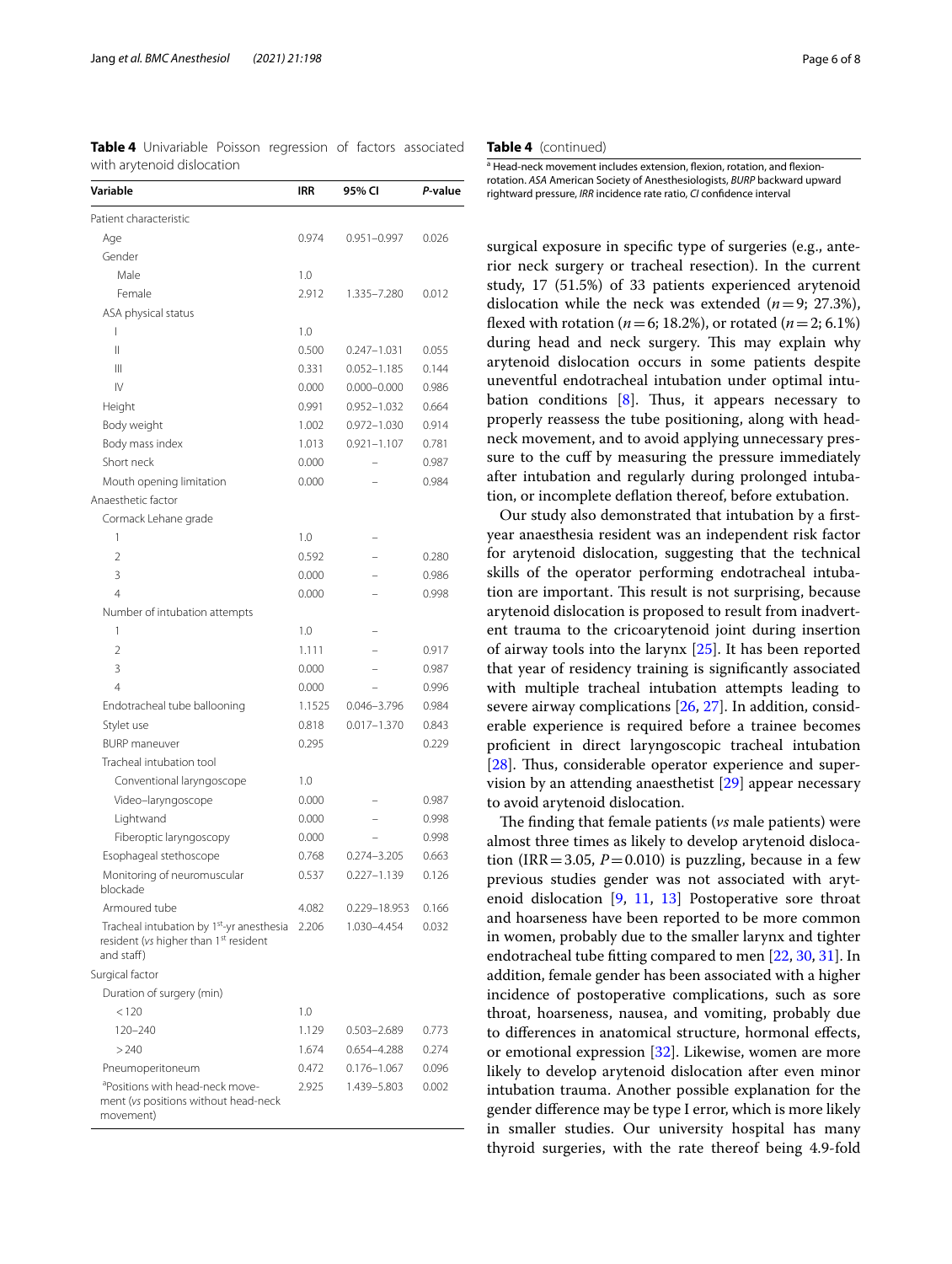<span id="page-6-0"></span>

| Variable                                                                                                                   | <b>IRR</b> | 95% CI        | P-value |
|----------------------------------------------------------------------------------------------------------------------------|------------|---------------|---------|
| Female gender (vs. male)                                                                                                   | 3.05       | 1.38-7.73     | 0.010   |
| Tracheal intubation by $1^{st}$ -yr anaesthesia residents (vs higher than $1^{st}$ resident and attending<br>anaesthetist) | 2.30       | $1.07 - 4.64$ | 0.024   |
| <sup>a</sup> Positions with head-neck movement (vs positions without head-neck movement)                                   | 3.10       | 1.50-6.25     | 0.002   |

a Head and neck movement includes extension, fexion, rotation and fexion-rotation. *IRR* incidence rate ratio, *CI* confdence interval

higher in women than in men [\[33](#page-7-32)]; furthermore, headneck extension is required for optimal surgical exposure. Notably, 9 (27.3%) of our 33 patients developed arytenoid dislocation after thyroid surgeries. Further studies are needed to confrm whether the gender diference was due to a reporting bias, or whether women are in fact at greater risk of arytenoid dislocation.

Although difficult intubation is considered a risk factor for arytenoid dislocation  $[2, 9, 12, 13]$  $[2, 9, 12, 13]$  $[2, 9, 12, 13]$  $[2, 9, 12, 13]$  $[2, 9, 12, 13]$  $[2, 9, 12, 13]$ , we found that Cormack grade, number of intubation attempts, or the use of an intubation stylet or BURP maneuver was not related to the occurrence of arytenoid dislocation. In addition, although a few studies have reported that body mass index  $[11, 13]$  $[11, 13]$  $[11, 13]$  $[11, 13]$ , use of a orogastric tube  $[14]$  $[14]$  or esophageal stethoscope, and a longer duration of surgery [\[10,](#page-7-12) [14](#page-7-7)] were risk factors for arytenoid dislocation, this was not the case in the current study. The discrepancies among studies are not readily explained. Previous studies were case reports [[2,](#page-7-1) [7](#page-7-6), [8\]](#page-7-23) or compared patients with arytenoid dislocation to matched controls  $[10, 11]$  $[10, 11]$  $[10, 11]$  $[10, 11]$ . The current study analyzed adults from the general patient population, all of whom underwent surgeries with endotracheal intubation, by using multivariable Poisson regression, which is suitable for modeling rare event data. It is likely that the low incidence rate of arytenoid dislocation and limited number of difficult intubation cases are responsible for the discrepancies among studies, which necessitates further studies with sufficient power. Alternatively, as Paulsen et al. [\[20\]](#page-7-18) suggested, the occurrence of arytenoid dislocation is not related to tracheal intubation alone.

This study has several limitations. First, due to its retrospective design, it did not refect diferences in the subjective evaluations of anaesthetists who performed the intubations. For example, the Cormack grade, which is considered an objective airway assessment, might differ among examiners for a given patient [[34](#page-7-33)]. Second, this study was performed at a single-centre, which limits the generalizability of the results. The findings should be confrmed by prospective, randomized, controlled, and sufficiently powered studies with larger patient populations or a multiple-centre design. Third, only patients with arytenoid dislocation who were referred

to the Department of Otorhinolaryngology-Head and Neck Surgery of our hospital were included in the current study. Thus, the incidence of this complication may have been underestimated, because many patients may not have been consulted for treatment. Their symptoms may have resolved without treatment, or they may have visited other hospitals for treatment. Finally, arytenoid dislocation is known to arise from patient comorbidities, including laryngomalacia, renal insufficiency, acromegaly, and chronic steroid use. However, this study may have involved a selection bias for risk factors (e.g., comorbidities) due to its retrospective design based on analysis of electronic medical records, which prevented adjustment for other confounding factors.

## **Conclusions**

In conclusion, this study showed that arytenoid dislocation is a rare (but severe) complication, with an incidence of 0.13% after endotracheal intubation during general anaesthesia. We identified significant risk factors for arytenoid dislocation, including head-neck positioning in intubated patients during surgery, less anaesthetist experience, and female gender. Increased awareness of predictive factors could help to avoid arytenoid dislocation and improve patient outcome.

#### **Abbreviations**

BURP: Backward-upward-rightward pressure; IRRs: Incidence rate ratios; CIs: Confdence intervals.

#### **Acknowledgements**

Not applicable.

#### **Authors' contributions**

Eun-A Jang: This author helped design the study, conduct the study, and have drafted the manuscript. Kyung Yeon Yoo: This author helped analyze the data, and revise the manuscript. Seongheon Lee: This author helped analyze the data, and revise the manuscript. Seung Won Song: This author helped analyze the data. Eugene Jung: This author helped acquisition, analyze the data. Joungmin Kim: This author helped design the study, conduct the study, revised the manuscript. Hong-Beom Bae: This author helped conduct the study, revised the manuscript. All authors have read and approved the manuscript.

#### **Funding**

There was no external funding.